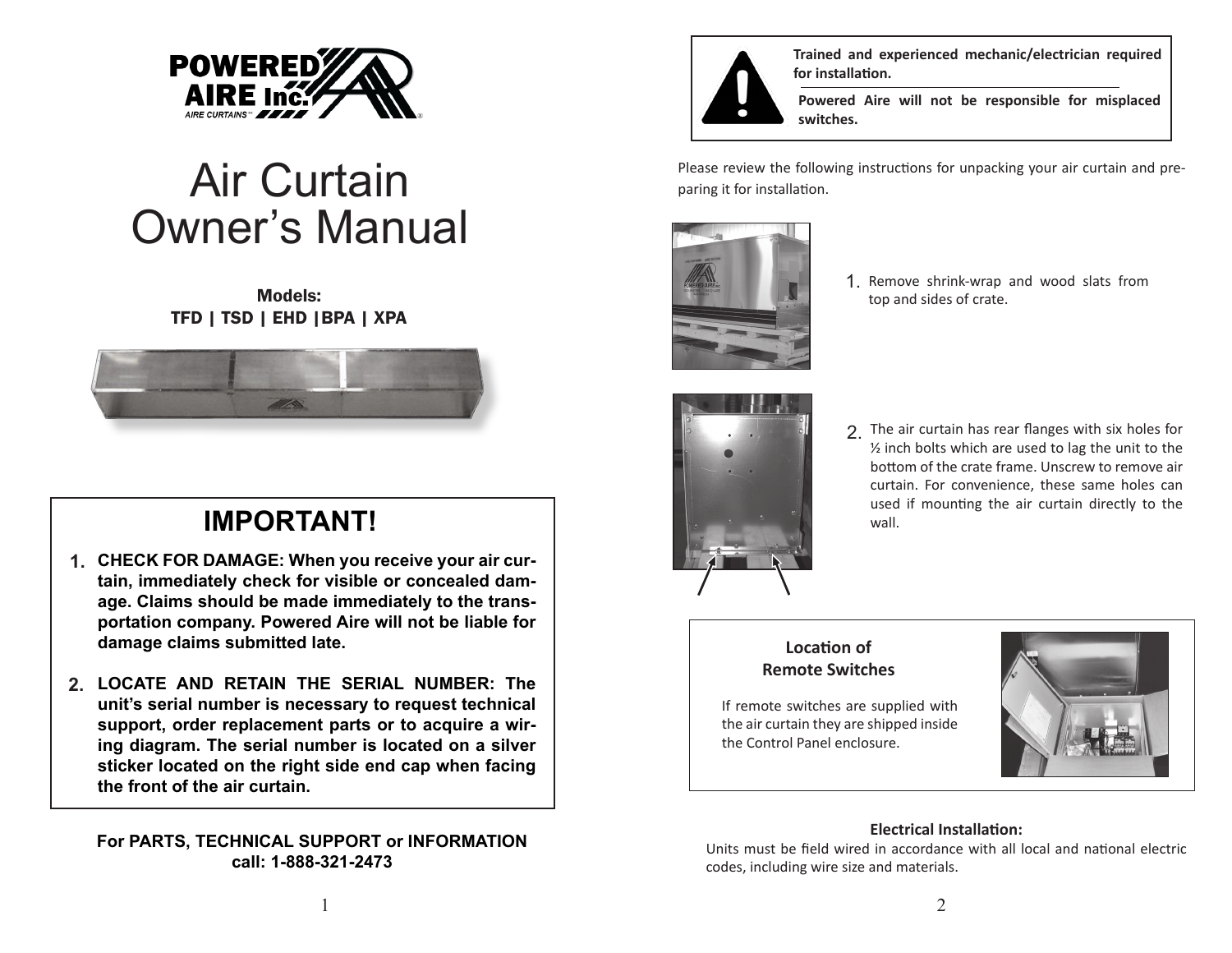## INSTALLATION OPTIONS

Models TFD, TSD, EHD and BPA (Contact Factory for Model XPA)

#### **Electrical Installation:**

Units must be field wired in accordance with all applicable local, state, provincial and national laws, including wire size and materials.

#### **Mounting Note:**

The air curtain should be mounted as close to the door header/opening as possible for maximum performance. For every one inch the bottom of the air curtain is mounted above the door header, the back side of air curtain should be moved away from the wall  $\frac{1}{2}$  inch.

#### **Mounting Option 1:**

**Top Mount** - Unit has four <sup>1</sup>/<sub>32</sub> inch holes (TFD <sup>15</sup>/<sub>32</sub> inch) for installing one end of 1/<sub>2</sub>" (TFD  $\frac{1}{16}$ inch) threaded rods. The other ends of the threaded rods can be attached to the ceiling. Washers and lock washers or locknuts are recommended. Mounting structure should be of sufficient strength to hold air curtain, and hardware (supplied by others) should be of sufficient strength and quality to support the unit safely. Additional mounting holes are provided on larger units for buildings where structural support is not adequate for supporting the air curtain from ends only.

#### **Mounting Option 2:**

Wall Mount - Rear flanges of air curtain have six holes, for six  $\frac{1}{2}$  inch bolts or lags with washers. When wall mounting use all six holes.

**NOTE:** Order air curtain wide enough to clear door track system. If not, brackets may be used in conjunction with threaded rod to install the unit.















**WALL MOUNT**



#### WHEN TO USE SIDE BAFFLES

At times it is necessary to install an air curtain in front of an obstruction such as a door canister. Moving the air curtain away from the wall will create triangular gaps on both sides of the opening where outside air may enter. For maximum effectiveness gaps can be sealed off with a permanent barrier or PVC strips to prevent air from entering. See drawing at right.



*It is recommended that the baffle extends to the floor.*

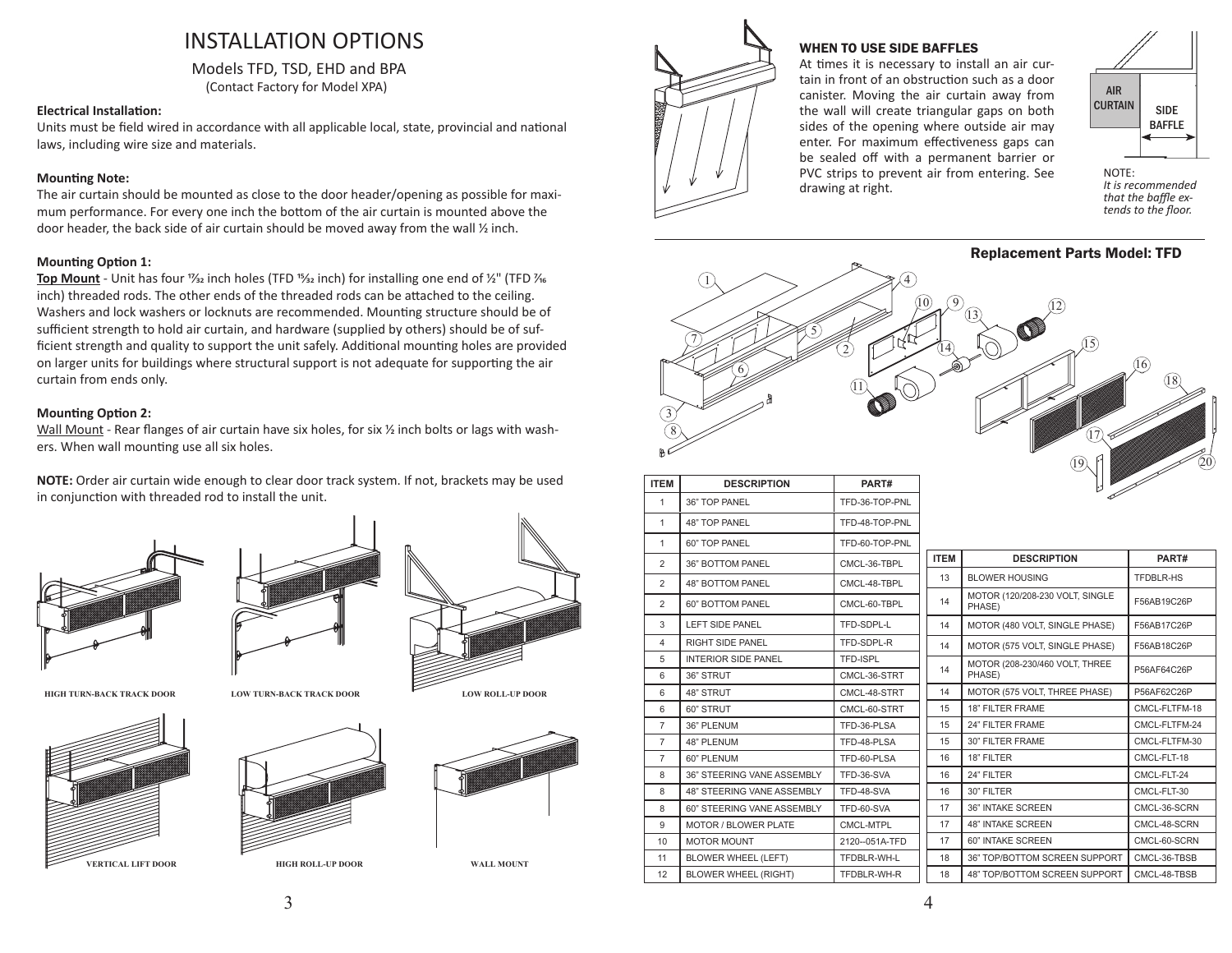## **INSTALLATION NOTE**

The bottom of the air curtain should be flush with the top of the opening if possible. If not and the air curtain has to be raised, the following applies: **For every one inch the bottom of the air curtain is mounted above the door header, the back side of the air curtain should be moved away**  from the wall  $\frac{1}{2}$  inch.

**Air stream blocked by door header before it reaches open door.**

**Air Curtain**

**DOOR**



**Air stream has a clear path to the open doorway.**

5



| <b>ITEM</b>    | <b>DESCRIPTION</b>         | PART#         | <b>ITEM</b> | <b>DESCRIPTION</b>                  | PART#            |
|----------------|----------------------------|---------------|-------------|-------------------------------------|------------------|
| 1              | 48" TOP / BOTTOM PANEL     | 2148-051      | 8           | <b>MOTOR / BLOWER PLATE</b>         | 2148-056         |
| 1              | 60" TOP / BOTTOM PANEL     | 2152-051      | 9           | RIGHT BLOWER WITH HOUSING           | <b>XXXBLWR-R</b> |
| 1              | 72" TOP / BOTTOM PANEL     | 2167-051      | 10          | LEFT BLOWER WITH HOUSING            | <b>XXXBLWR-L</b> |
| $\overline{2}$ | LEFT SIDE PANEL            | 2148-052L     | 11          | MOTOR, 3 H.P. (208-230/480V)<br>TSD | 37G561-3-480     |
| 3              | RIGHT SIDE PANEL           | 2148-052R     | 11          | MOTOR, 3 H.P. (575V)<br><b>TSD</b>  | 37G561-3-575     |
| 4              | <b>INTERIOR SIDE PANEL</b> | 2148-057      | 11          | MOTOR, 5 H.P. (208-230/480V)<br>EHD | EHD-MTR-480      |
| 5              | 48" STRUT                  | 2148-055      | 11          | MOTOR, 5 H.P. (575V)<br><b>EHD</b>  | EHD-MTR-575      |
| 5              | 60" STRUT                  | 2152-055      | 12          | <b>48" INTAKE SCREEN</b>            | 2148-061         |
| 5              | 72" STRUT                  | 2167-055      | 12          | 60" INTAKE SCREEN                   | 2152-061         |
| 6              | 48" PLENUM                 | 2148-011      | 12          | 72" INTAKE SCREEN                   | 2167-061         |
| 6              | 60" PLENUM                 | 2152-011      | 13          | 48" TOP/BOTTOM SCREEN SUPPORT       | 2148-064         |
| 6              | 72" PLENUM                 | 2167-011      | 13          | 60" TOP/BOTTOM SCREEN SUPPORT       | 2152-064         |
| $\overline{7}$ | 48" STEERING VANE ASSEMBLY | <b>SVA-48</b> | 13          | 72" TOP/BOTTOM SCREEN SUPPORT       | 2167-064         |
| $\overline{7}$ | 60" STEERING VANE ASSEMBLY | <b>SVA-60</b> | 14          | <b>CENTER SCREEN SUPPORT</b>        | 2148-063         |
| $\overline{7}$ | 72" STEERING VANE ASSEMBLY | <b>SVA-72</b> |             |                                     |                  |

## **RETURN POLICY**

- For all warranty issues contact factory at 724-985-4183.
- **•** All returns must be approved in advance and accompanied by an RGA number or will not be accepted.
- **•** Once units have been installed no returns will be allowed.
- **•** Units that are returned damaged will not be accepted and full payment will be required.
- No returns will be allowed after 10 working days from shipment.
- Contact factory for Restocking Fee Schedule.

## **TROUBLESHOOTING**

\* REPAIRS SHOULD BE PERFORMED BY A MECHANIC / ELECTRICIAN

| <b>SYMPTOMS</b>                                    | <b>POSSIBLE CAUSES</b>                                      | <b>CHECK/REMEDIES</b>                                                                                                              |
|----------------------------------------------------|-------------------------------------------------------------|------------------------------------------------------------------------------------------------------------------------------------|
| NON-OPERATIONAL                                    | Main circuit breaker or discon-<br>nect is in OFF position. | Move switch to ON position<br>or reset.                                                                                            |
|                                                    | Loose electrical connection.                                | Check / tighten connection.                                                                                                        |
|                                                    | Fuse blown.                                                 | Replace fuse.                                                                                                                      |
| MINIMAL / NO AIR                                   | Intake screen and filter clogged.                           | Remove, clean and / or replace.                                                                                                    |
|                                                    | Air intake restricted.                                      | Remove obstruction or move air<br>curtain.                                                                                         |
|                                                    | Fan not rotating.                                           | Affix set screw(s) to shaft.                                                                                                       |
|                                                    | Air discharge inadequate.                                   | Obstruction in discharge path<br>(i.e. door headers, automatic<br>door openers, etc.) Move air<br>curtain.                         |
|                                                    | Air discharge deflecting into<br>wall.                      | For every 1 inch air curtain is<br>mounted above the door head-<br>er, air curtain should be moved<br>away from the wall 1/2 inch. |
|                                                    | Negative air pressure.                                      | Equalize building pressure.                                                                                                        |
|                                                    | Multiple motor units: (only) one<br>motor not operating.    | Repair or replace motor.                                                                                                           |
| <b>EXCESSIVE BLOWER NOISE/</b><br><b>VIBRATION</b> | Blower wheel loose on motor<br>shaft.                       | Tighten set screw(s).                                                                                                              |
|                                                    | Air intake vibration.                                       | Tighten air intake screws.                                                                                                         |
|                                                    | Blower wheel dirty.                                         | Remove and clean.                                                                                                                  |
|                                                    | Damaged blower or unbalanced<br>wheel.                      | Repair or replace.                                                                                                                 |
|                                                    | Motor being worn.                                           | Replace motor.                                                                                                                     |
|                                                    | Fan hitting / rubbing fan hous-<br>ing.                     | Motor shaft bent. Repair or<br>replace. Free housing from fan's<br>path.                                                           |
| <b>EXCESSIVE AIR SPILL TO OUTSIDE</b><br>OR INSIDE | Nozzle angle too great.                                     | Optimum angle setting is 15<br>degrees towards outside.                                                                            |